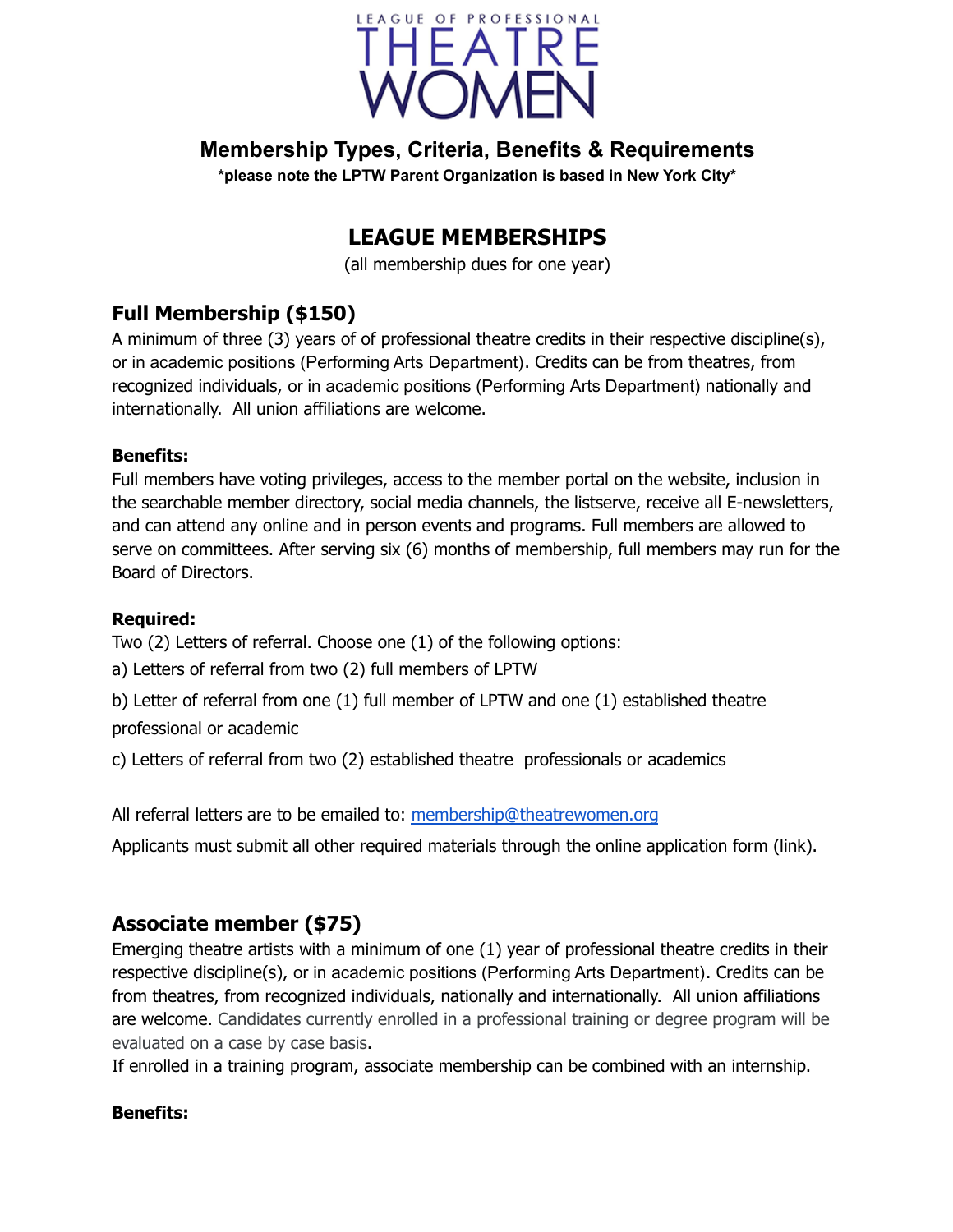Can serve on committees. Access to the member portal on the website, inclusion in the searchable member directory, social media channels, the listserve, receive all E-newsletters, and can attend all online programming and in-person events and programs. No voting privileges. Associate members will be automatically upgraded to full membership once their professional experience matches the requirements for full membership.

#### **Required:**

Two (2) Letters of referral. Choose one (1) of the following options:

a) Letters of referral from two (2) full members of LPTW

b) Letter of referral from one (1) full member of LPTW and one (1) established theatre professional or academic

c) Letters of referral from two (2) established theatre professionals or academics,

All referral letters are to be emailed to: membership@theatrewomen.org

Applicants must submit all other required materials through the online application form (link).

### **Chapter Full member (\$150)**

Full Chapter members are dual members of their chapter and the LPTW parent organization. A minimum of three (3) years of of professional theatre credits in their respective discipline(s), or in academic positions (Performing Arts Department). Credits can be from theatres, from recognized individuals, or in academic positions (Performing Arts Department) nationally and internationally. All union affiliations are welcome.

### **Benefits:**

Full chapter paying members have voting privileges, access to the member portal on the website, inclusion in the searchable member directory, receive all E-newsletters, and can attend any online and in person events and programming. They are also allowed to serve on committees. After serving six (6) months of membership, full chapter members may run for the Board of Directors or for an officer position.

### **Required:**

Applicant must be a member of their Chapter and referred to the parent organization by their leadership via letter to membership@theatrewomen.org. The parent organization reserves the right to review their application materials for the Chapter and ask for an interview.

### **Legacy Membership (Free)**

A consistent full paying member for twenty (20) years or more.

Legacy members are reviewed and approved by theLegacy Council and confirmed by the Board of Directors. Recommendations can be made via a letter to the Legacy Council. They have the same benefits as full members.